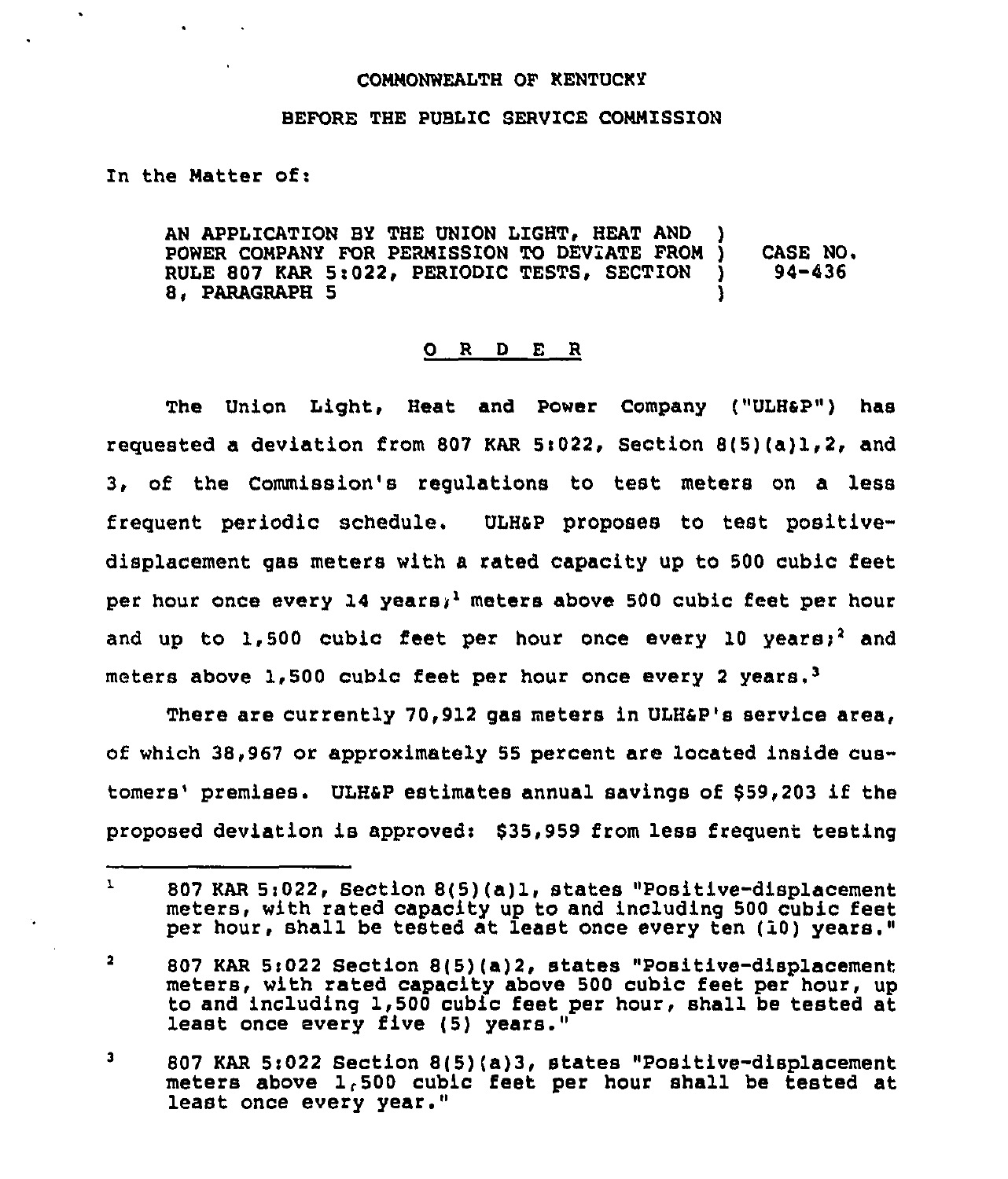of  $69,000$  residential meters;  $$3,704$  from 1,500 commercial meters; and \$29,541 from 183 industrial meters.

 $\bullet$  . The second second second  $\bullet$ 

ULHap asserts that the deviation will not have a detrimental effect on customer safety or measurement accuracy of the meters. According to ULHaP, it has several programs resulting in frequent visits to customers' premises. In 1993, for example, there were 943,959 visits, including 850,944 for meter reading. ULHap has also filed performance reports fcr meters installed by its affiliate, Cincinnati Gas and Electric Company ("CGaE").

Nonetheless, it is noted that <sup>a</sup> high percentage of ULH4P's gas meters are installed inside customers' premises. ULH&P's records show that during the period January 1990 through December 1994 it removed 444 gas meters from service due to leakage. In addition, CGaE's meter performance records filed by ULHap indicate that some meters have not performed to an acceptable level during 14 years in service.

ULHaP evaluated a sample meter test plan as an alternative to extending the testing period. However, it has approximately 16,000 tin meters (22 percent of its total) currently installed which are not performing satisfactorily, ail of which are scheduled to be removed in about <sup>4</sup> years. Since tin meters represent a significant percentage of ULHSP's total installed meters, ULHap should reconsider a sample meter test plan once the unsatisfactory tin meters are removed.

After review of the record and being otherwise sufficiently advised, the Commission finds thati

 $-2-$